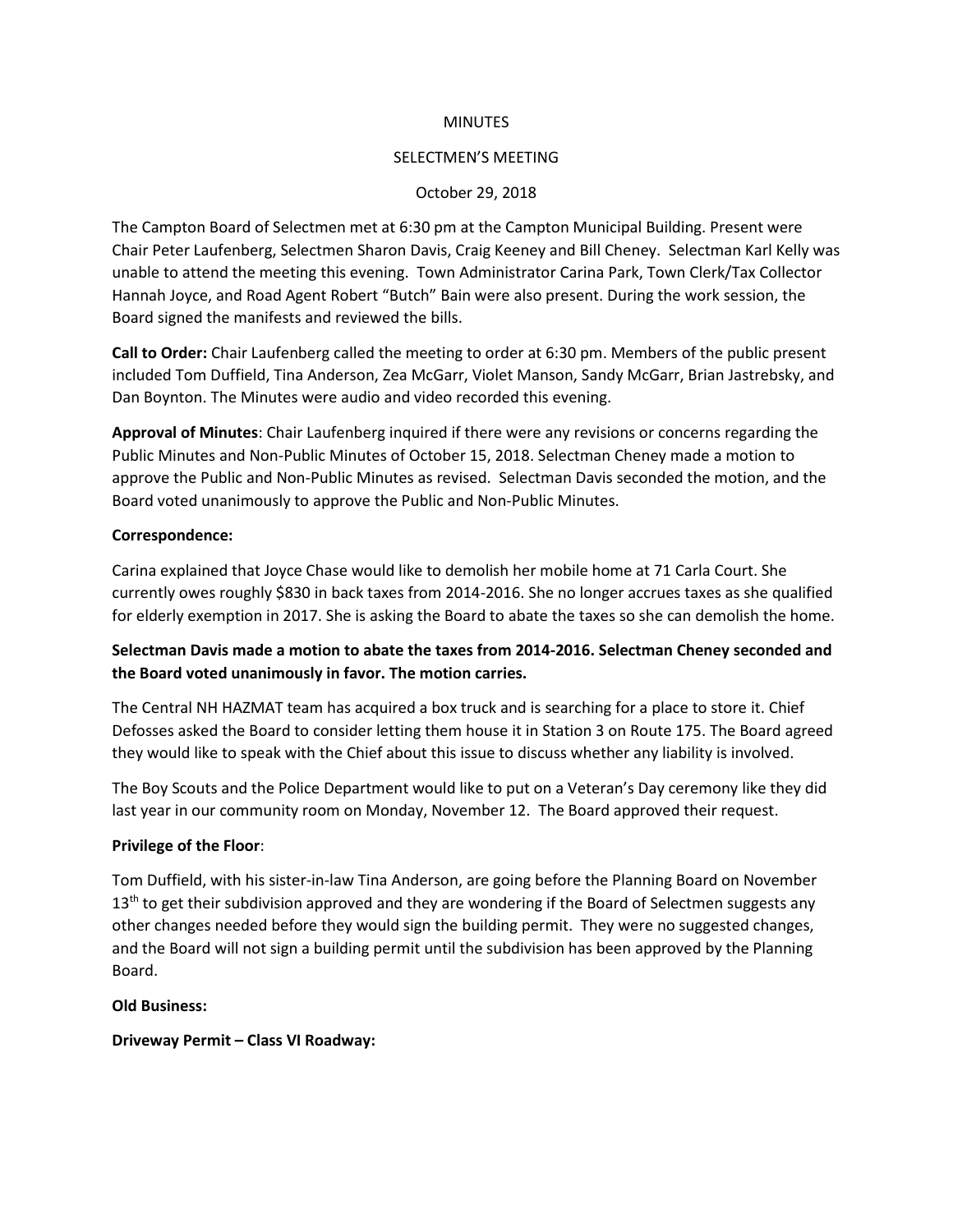The Board advised Brian Jastrebsky that at this time they are not inclined to approve his driveway permit. However, they have five conditions that need to be met and then they would reconsider the permit request.

- 1. The Board would like to have a new, updated survey of the road right of way, and the associated property so they can see what it looks like today in 2018. Mr. Jastrebsky stated that he has an updated survey and he will bring it to the meeting the following Monday.
- 2. After the survey is completed, the New Hampshire Department of Transportation needs to sign off on a driveway permit.

Selectman Cheney advised that he spoke with Mike Kimball of DOT last Thursday and Mr. Jastrebsky's legal right of way extends to Route 175, so he would be able to get a permit from the state. There was some discussion between Mr. Jastrebsky and Selectman Cheney on whether or not the right of way extends to Route 175, and whether a permit is required.

Carina stated that there are conflicting views on whether this Class VI road extends to Route 175. She believes it ran to Livermore Road, which is in a different location than where Route 175 is now. There is a small portion in question that would be needed for the road to extend to Route 175, according to 2018 standards.

- 3. If Mr. Jastrebsky plans to make improvements to this road, the Town needs to approve each of those improvements and the Road Agent would need to sign off on them.
- 4. Release of liability is also a condition, according to RSA 674.
- 5. The Board would need to see and understand the pole permits for utilities that run to the site, which need to be outside of the right of way for the road.

Mr. Jastrebsky read a quote from the May  $21<sup>st</sup>$  meeting minutes, which read, "The Board is in agreement that this is a Class VI road. Mr. Cheney read the state's description of what a Class VI road is, and he will consult with John March on finding the exact location of where the road in question is. Carina will reach out to John March."

A discussion ensued on the verbiage of "finding the exact location" of the road. Chair Laufenberg said that the Board will follow the spirit of the minutes and consult with John March, and when it comes time for an actual survey, that will be a discussion.

Chair Laufenberg advised Mr. Jastrebsky that he can expect a letter from the Board setting forth the Board's requirements explained tonight.

# **Final Draft Employee Evaluations**: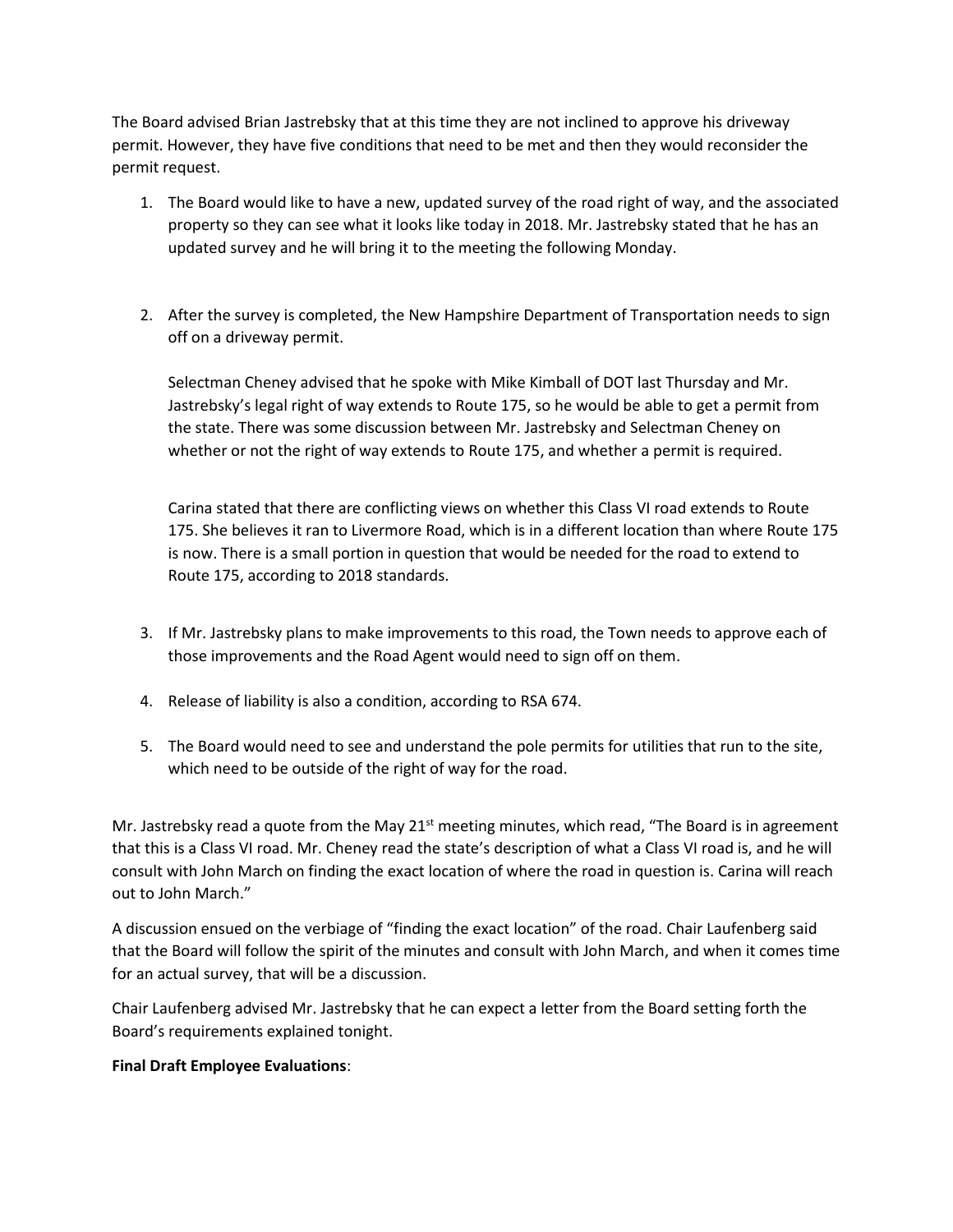Carina added the requested rubric to the employee evaluations. The Board approved them, and she will distribute copies of the evaluations to all department heads and they will be put into effect from 2018.

#### **New Business:**

#### **2019 Budget Discussions**

- **Hannah Joyce presented the Town Clerk / Tax Collector budget.**

Most of the line items are the same. She is unsure of salaries and health insurance costs so far. The Supervisors of the Checklist are asking for a raise and they would also like two new computers. The jump from \$500 to \$2200 is inclusive of these computers.

Chair Laufenberg asked why the town archives are done as one article and not included in the budget. Hannah responded that people liked the transparency of it in the past. Selectman Davis suggested we include this in the budget as a line item. Hannah said no, that if her budget ever got cut, she would rather have that item separated because it is too important. The Board agreed to leave it as is.

# - **Agent Bain presented the Highway Department budget.**

Butch reported that longevity and health insurance has dropped. Dental is slightly lower and life and disability went up. Retirement is higher as the department added another employee on this system. Phone costs went up. As far as equipment maintenance and repair, we have another bill coming in, in the ballpark of around \$4,000, but Butch is comfortable with it and the allotted funds for this line item. Fuel is the same, but he would consider raising it slightly as fuel prices have gone up. He increased mowing, and road sweeping remains the same.

Chair Laufenberg said that a portion of Tyler Way and part of Puckerbrush Road might be incorporated into the Deer Run Dam budget. As the dam is supposed to be done next summer, and Puckerbrush Road is on the schedule for 2020, it will be less expensive for the Town to pave these roads as part of the dam project rather than subcontracting out these jobs at another time.

# **- Lisa Ash presented the Parks and Recreation budget.**

The after school program has a high demand for resources, so those numbers have increased, to help provide better quality and more efficient services. The program may have lost some revenue by not enforcing deadlines for sign-ups, but Lisa does not anticipate revenue going down any further.

Lisa is hoping to get the NH Electric co-op grant again, which will help when we lose PSU employees over the winter break in January.

**In Public Session a Motion was made to go into a Non-Meeting Session with Attorney Tanguay at 7:25 p.m. The Board came out of Non-Meeting Session at 7:37 p.m.**

# **Board Concerns and Directives:**

The Board agreed to have the Employee Christmas party December 14<sup>th</sup>; around 12 pm. Selectman Kelly will organize this. The Board agreed to close the office all day on Christmas Eve.